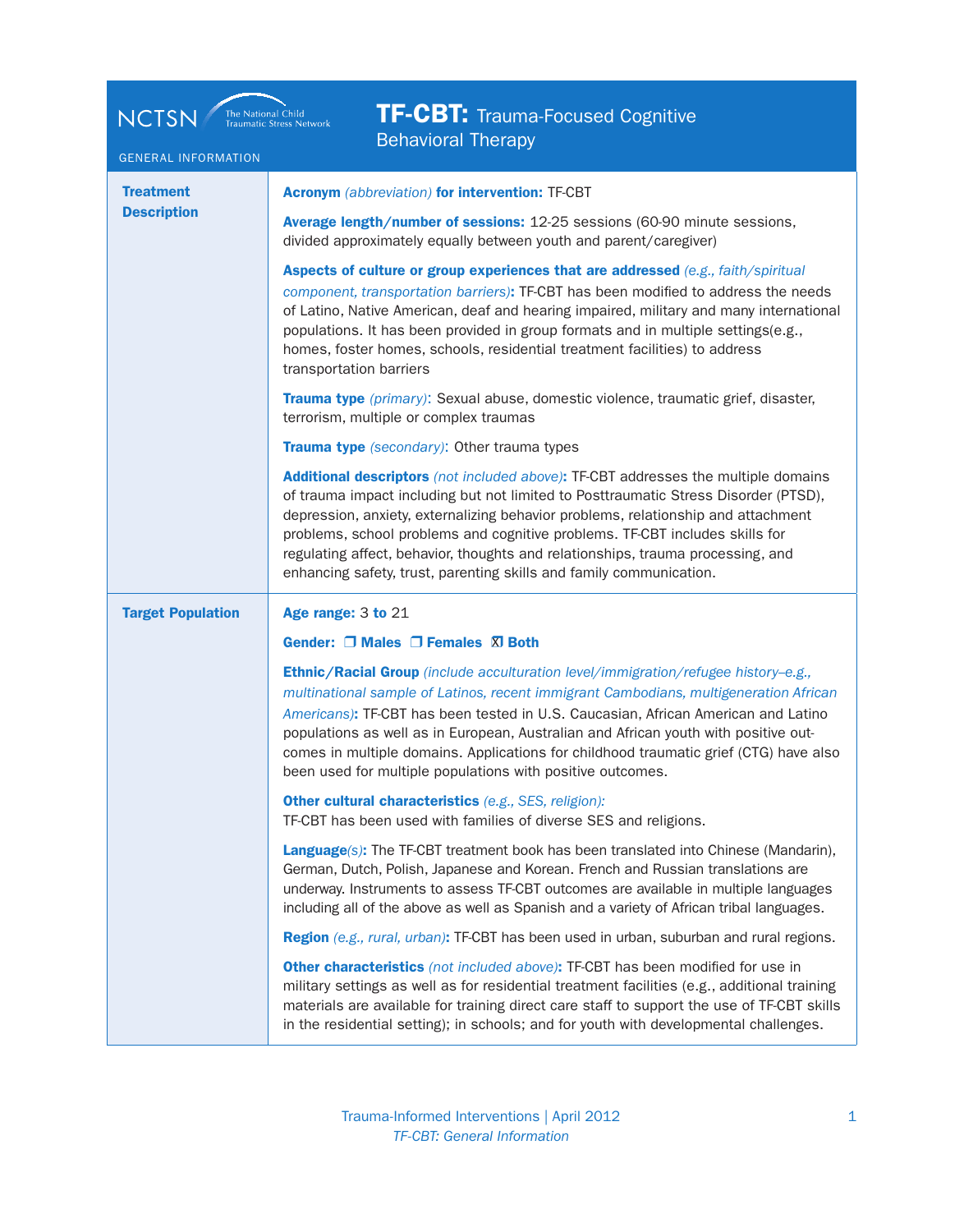| <b>TF-CBT:</b> Trauma-Focused Cognitive<br><b>NCTSN</b><br>The National Child<br><b>Traumatic Stress Network</b><br><b>Behavioral Therapy</b><br><b>GENERAL INFORMATION</b> |                                                                                                                                                                                                                                                                                                                                                                                                                                                                                                                                                                                                                                                                                                                                                                                                                                              |  |
|-----------------------------------------------------------------------------------------------------------------------------------------------------------------------------|----------------------------------------------------------------------------------------------------------------------------------------------------------------------------------------------------------------------------------------------------------------------------------------------------------------------------------------------------------------------------------------------------------------------------------------------------------------------------------------------------------------------------------------------------------------------------------------------------------------------------------------------------------------------------------------------------------------------------------------------------------------------------------------------------------------------------------------------|--|
| <b>Target Population</b><br>continued                                                                                                                                       | TF-CBT should be provided to youth who have significant emotional or behavioral<br>difficulties related to one or more traumatic life events (including complex trauma);<br>youth do not have to meet PTSD criteria to receive TF-CBT. TF-CBT treatment has been<br>shown to result in improvement in PTSD symptoms, depression, anxiety symptoms,<br>externalizing behavioral problems, sexualized behavior problems, shame, trauma-<br>related cognitions, interpersonal trust, and social competence.                                                                                                                                                                                                                                                                                                                                     |  |
| <b>Essential</b><br><b>Components</b>                                                                                                                                       | <b>Theoretical basis:</b> Cognitive-behavioral, family, empowerment<br><b>Key components:</b><br>Establishing a therapeutic relationship with youth and parent<br>Use of gradual exposure throughout treatment<br><b>PRACTICE components:</b><br>Psychoeducation about child trauma and trauma reminders<br>Parenting component including parenting skills<br>Relaxation skills individualized to youth and parent<br>Affective modulation skills tailored to youth, family and culture<br>Cognitive coping: connecting thoughts, feelings and behaviors<br>Trauma narrative and processing<br>In vivo mastery of trauma reminders<br>Conjoint youth-parent sessions<br>Enhancing safety and future developmental trajectory<br>Traumatic grief components                                                                                   |  |
| <b>Clinical &amp;</b><br><b>Anecdotal</b><br><b>Evidence</b>                                                                                                                | Are you aware of any suggestion/evidence that this treatment may be harmful?<br>$\Box$ Yes $\Box$ No $\Box$ Uncertain<br>Extent to which cultural issues have been described in writings about this<br><b>intervention</b> (scale of $1-5$ where $1=$ not at all to $5=$ all the time). 3<br>This intervention is being used on the basis of anecdotes and personal<br>communications only (no writings) that suggest its value with this group.<br>$\Box$ Yes $\Box$ No<br>Are there any anecdotes describing satisfaction with treatment, drop-out rates<br>(e.g., quarterly/annual reports)? $\overline{X}$ Yes $\Box$ No<br>If YES, please include citation:<br>All of our treatment outcome studies (cited below) include dropout statistics.<br>Has this intervention been presented at scientific meetings? $\boxtimes$ Yes $\Box$ No |  |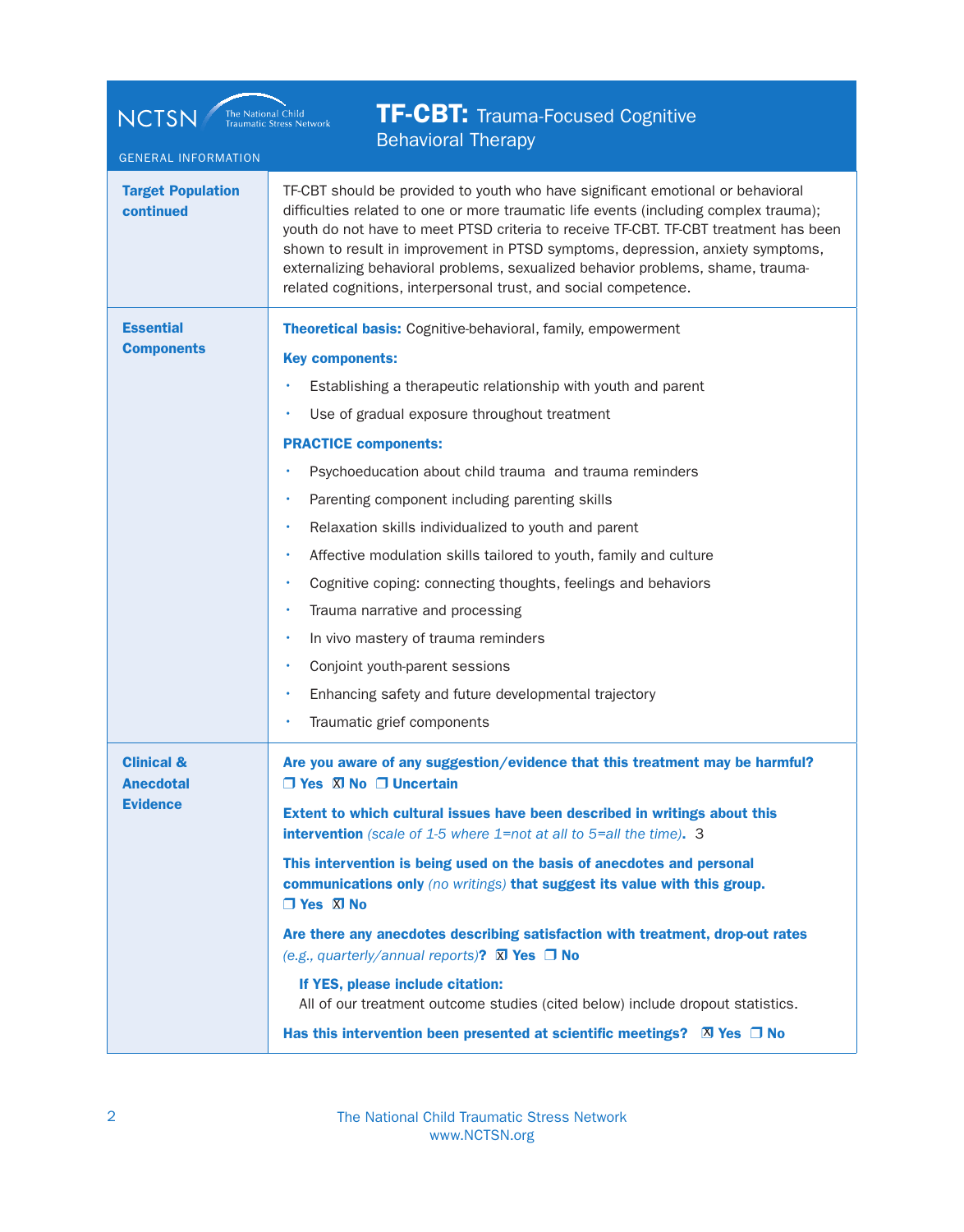| <b>TF-CBT:</b> Trauma-Focused Cognitive<br><b>NCTSN</b><br>The National Child<br><b>Traumatic Stress Network</b><br><b>Behavioral Therapy</b><br><b>GENERAL INFORMATION</b> |                                                                                                                                                                                                                                                                                                                                                                                                                                                                                                                          |                                                                                                                                                                                                                                                             |
|-----------------------------------------------------------------------------------------------------------------------------------------------------------------------------|--------------------------------------------------------------------------------------------------------------------------------------------------------------------------------------------------------------------------------------------------------------------------------------------------------------------------------------------------------------------------------------------------------------------------------------------------------------------------------------------------------------------------|-------------------------------------------------------------------------------------------------------------------------------------------------------------------------------------------------------------------------------------------------------------|
| <b>Clinical &amp;</b><br><b>Anecdotal</b><br><b>Evidence continued</b>                                                                                                      | If YES, please include citation(s) from last five presentations:<br>Numerous citations available upon request.<br>or how to administer it? $\boxtimes$ Yes $\Box$ No<br>Press<br>Free online training course: TF-CBT Web: www.musc.edu/tfcbt<br>Has the intervention been replicated anywhere? $\boxtimes$ Yes $\Box$ No<br><b>Other countries?</b> (please list)<br>Zambia; Cambodia; Norway; Germany; Holland; Japan<br>Other clinical and/or anecdotal evidence (not included above):<br>Multiple replication studies | Are there any general writings which describe the components of the intervention<br>If YES, please include citation: Cohen, JA, Mannarino, AP & Deblinger, E (2006).<br>Treating trauma and traumatic grief in children and adolescents. New York: Guilford |
| <b>Research Evidence</b>                                                                                                                                                    | <b>Sample Size (N) and Breakdown</b><br>(by gender, ethnicity, other cultural factors)<br>TF-CBT has the strongest research<br>evidence of any treatment model<br>for traumatized children. Multiple<br>randomized controlled trials (RCT)<br>and replication studies including<br>international studies have been<br>conducted documenting the<br>effectiveness of TF-CBT for improving<br>a range of problems for these<br>children.                                                                                   | <b>Citation</b>                                                                                                                                                                                                                                             |
| <b>Pilot Trials/Feasibility</b><br>Trials (w/o control groups)                                                                                                              | $N = 19$<br>Gender:<br>female=19, male=0                                                                                                                                                                                                                                                                                                                                                                                                                                                                                 | Deblinger et al, 1990                                                                                                                                                                                                                                       |
| <b>Clinical Trials</b><br>(w/control groups)                                                                                                                                | Foster care: TF-CBT=69, Usual care<br>$N = 2218$<br>Disaster:<br>$N = 306$                                                                                                                                                                                                                                                                                                                                                                                                                                               | Weiner et al, 2009<br>CATS Consortium, 2010                                                                                                                                                                                                                 |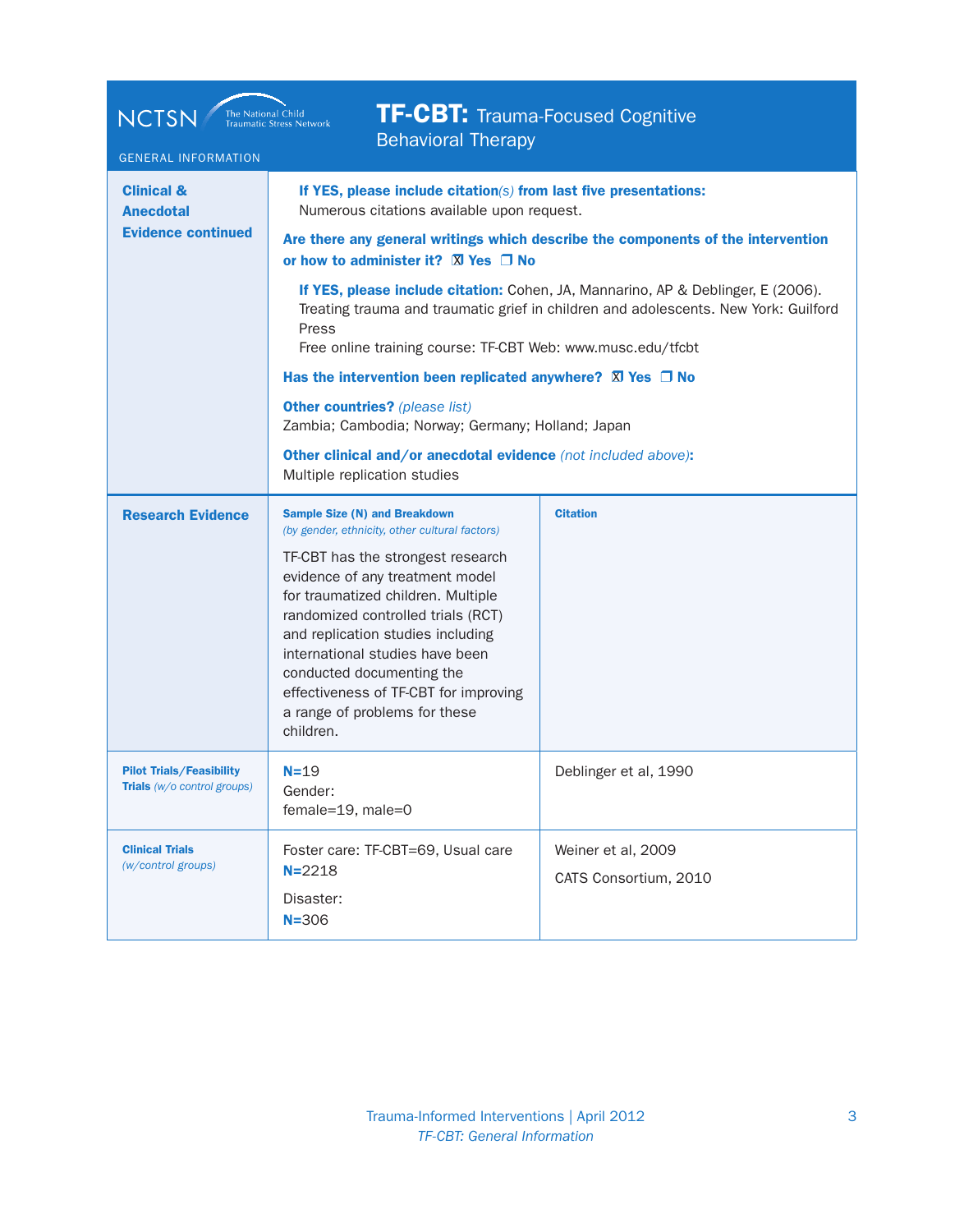IF-UDI. Irauma-Focused<br>Rebavieral Therany **TF-CBT:** Trauma-Focused Cognitive Behavioral Therapy

NCTSN The National Child Traumatic Stress Network

| <b>GENERAL INFORMATION</b>                        |                                                                                                                                                                                                                                                                                                                                                                                                                                                                        |                                                                                                                                                                                                                                                                         |
|---------------------------------------------------|------------------------------------------------------------------------------------------------------------------------------------------------------------------------------------------------------------------------------------------------------------------------------------------------------------------------------------------------------------------------------------------------------------------------------------------------------------------------|-------------------------------------------------------------------------------------------------------------------------------------------------------------------------------------------------------------------------------------------------------------------------|
| <b>Research Evidence</b>                          | <b>Sample Size (N) and Breakdown</b><br>(by gender, ethnicity, other cultural factors)                                                                                                                                                                                                                                                                                                                                                                                 | <b>Citation</b>                                                                                                                                                                                                                                                         |
| <b>Randomized Controlled</b><br><b>Trials</b>     | 921 total youth; 743 treatment<br>completers<br>By gender: 507 female; 236 male<br>By self-identified ethnicity:<br>447 Caucasian<br>176 African American<br>29 Latino<br>42 Biracial<br>13 Other<br>36 Australian children<br>Democratic Republic of Congo:<br>Former child soldiers: N=52<br>Sex trafficked girls: N=52                                                                                                                                              | Cohen & Mannarino, 1996<br>Cohen, Mannarino & Knudsen, 2005<br>Cohen, et al, 2004<br>Cohen, et al, 2011<br>Deblinger, et al, 1996<br>Deblinger et al, 2001<br>Deblinger et al, 2011<br>King et al, 2000<br>O'Callaghan & McMullen, 2012<br>McMullen & O'Callaghan, 2012 |
| <b>Studies Describing</b><br><b>Modifications</b> | Childhood traumatic grief: 61<br>By gender:<br>38 female, 23 male<br><b>By ethnicity:</b><br>43 Caucasian<br>15 African American<br>3 Biracial                                                                                                                                                                                                                                                                                                                         | Cohen, Mannarino & Knudsen, 2004<br>Cohen, Mannarino & Staron, 2006                                                                                                                                                                                                     |
| <b>Outcomes</b>                                   | purposes, if any?<br>PTSD: UCLA PTSD Reaction Index; CPSS and/or KSADS<br>· Depression: Children's Depression Index; TSCC<br>Anxiety: SCARED; STAIC; TSCC<br>Externalizing and Internalizing behavior problems: CBCL<br>Sexual behavior problems: CSBI or TSCC<br>Parental support: PSQ<br>Parental distress: PERQ<br>Parental depression: BDI<br>Parenting practices: Parenting Practices Questionnaire<br>Parental conflict/violence: Conflict Tactics Questionnaire | What assessments or measures are used as part of the intervention or for research<br>Trauma-related cognitions: Children's Attribution and Perception Scale (CAPS)                                                                                                      |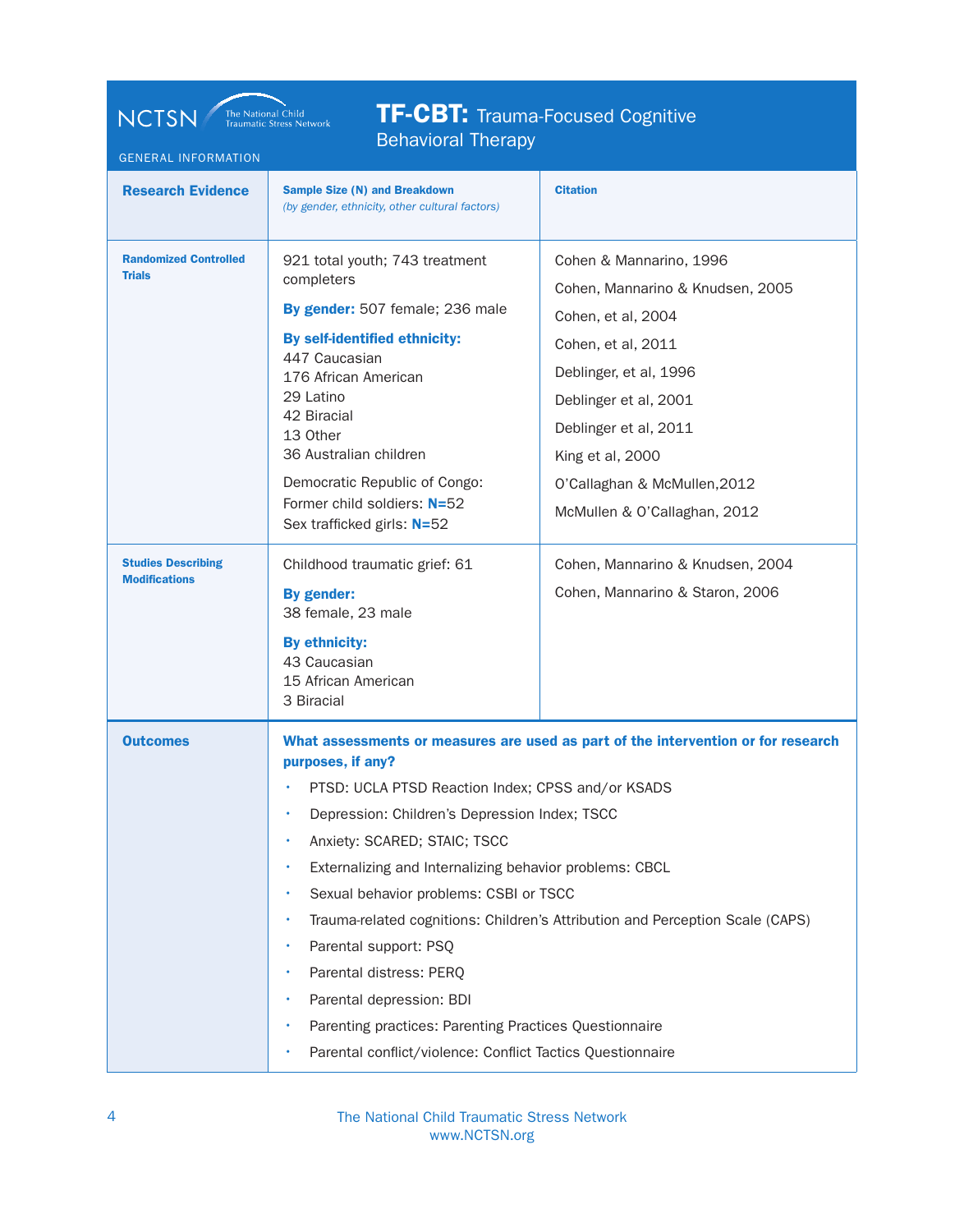| <b>TF-CBT:</b> Trauma-Focused Cognitive<br><b>NCTSN</b><br>The National Child<br>Traumatic Stress Network<br><b>Behavioral Therapy</b><br><b>GENERAL INFORMATION</b> |                                                                                                                                                                                                                                                                                                                                                                                                                                                                                                                                                                                                                                                                                                                                                                                                                                                                                                                                                                                                                                                             |  |
|----------------------------------------------------------------------------------------------------------------------------------------------------------------------|-------------------------------------------------------------------------------------------------------------------------------------------------------------------------------------------------------------------------------------------------------------------------------------------------------------------------------------------------------------------------------------------------------------------------------------------------------------------------------------------------------------------------------------------------------------------------------------------------------------------------------------------------------------------------------------------------------------------------------------------------------------------------------------------------------------------------------------------------------------------------------------------------------------------------------------------------------------------------------------------------------------------------------------------------------------|--|
| <b>Outcomes</b><br>continued                                                                                                                                         | If research studies have been conducted, what were the outcomes?<br>TF-CBT superior to Child Centered Therapy, wait list and usual treatment on multiple<br>outcomes listed above                                                                                                                                                                                                                                                                                                                                                                                                                                                                                                                                                                                                                                                                                                                                                                                                                                                                           |  |
| <b>Implementation</b><br><b>Requirements &amp;</b><br><b>Readiness</b>                                                                                               | Space, materials or equipment requirements?<br>Private office or other meeting room for therapy sessions<br><b>Supervision requirements</b> (e.g., review of taped sessions)?<br>Approved TF-CBT training and expert consultation (web-based; 2 days of face to face<br>training; at least 6 months of twice monthly consultation with expert trainer) OR<br>participation in approved learning collaborative use of fidelity monitoring using fidelity<br>checklist and use of at least one standardized instrument to assess progress pre-<br>post treatment<br>To ensure successful implementation, support should be obtained from:<br>An approved TF-CBT trainer                                                                                                                                                                                                                                                                                                                                                                                       |  |
| <b>Training Materials</b><br>& Requirements                                                                                                                          | List citations for manuals or protocol descriptions and/or where manuals or<br>protocol descriptions can be obtained.<br><b>TF-CBT Implementation Manual</b><br>How/where is training obtained?<br>TF-CBT Web (www.musc.edu/tfcbt) followed by 2 day training from approved TF-CBT<br>trainer and at least 6 months of consultation calls OR participation in approved<br>learning collaborative<br>What is the cost of training? Approximately \$10,000/10 clinicians<br>Are intervention materials (handouts) available in other languages?<br>$X$ Yes $\Box$ No<br>If YES, what languages?<br>German, Dutch, Japanese, Chinese, Polish, Spanish<br><b>Other training materials &amp;/or requirements</b> (not included above):<br>Free web-based TF-CBT for Childhood Traumatic Grief training available at<br>CTGWeb: www.musc.edu/ctg<br>Free web-based TF-CBT consultation program (Funded by the Annie E. Casey<br>٠<br>Foundation) available at www.musc.edu/tfcbtconsult<br>National TF-CBT Certification Program will be available in spring 2012 |  |
| Pros & Cons/<br><b>Qualitative</b><br><b>Impressions</b>                                                                                                             | What are the pros of this intervention over others for this specific group<br>(e.g., addresses stigma re. treatment, addresses transportation barriers)?<br>TF-CBT is a flexible model that includes many components that are already familiar<br>to many community therapists. It is relatively easy to learn in a short time and is<br>acceptable to most families and therapists.                                                                                                                                                                                                                                                                                                                                                                                                                                                                                                                                                                                                                                                                        |  |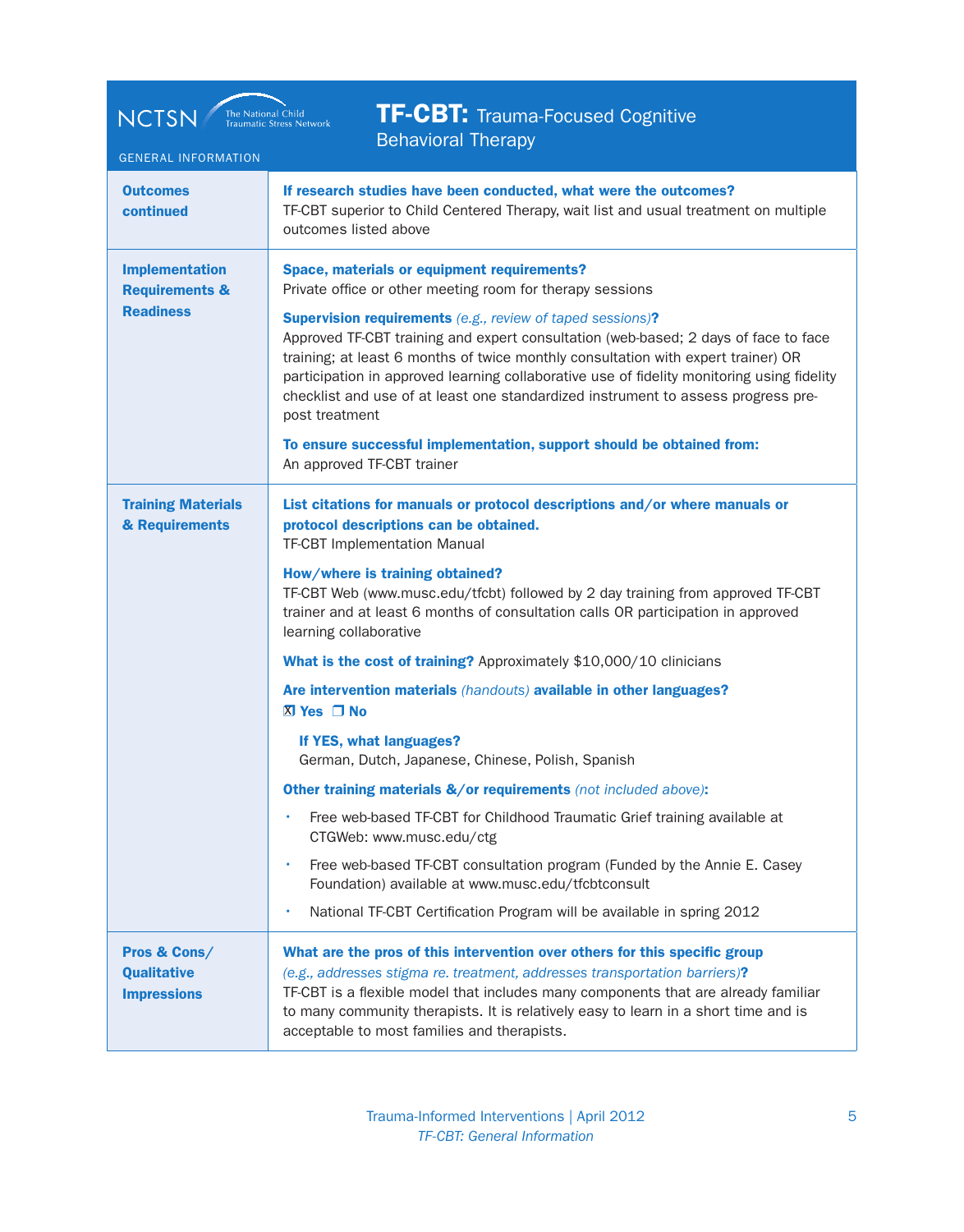| <b>TF-CBT:</b> Trauma-Focused Cognitive<br><b>NCTSN</b><br>The National Child<br><b>Traumatic Stress Network</b><br><b>Behavioral Therapy</b><br><b>GENERAL INFORMATION</b> |                                                                                                                                                                                                                                                                                                                                                                                                                                                                                                                                                                                                                                                                                                                                                                                                                                                                                                                                                                                                                                                                                                                                                                                                                                                                                                                                                                                                                                                                                                                                                                                                                                                                                                                                                                                                                                                                                                                                                                                                                                                                                                                                                                                                                                                                                                                                                                                                                                                  |  |
|-----------------------------------------------------------------------------------------------------------------------------------------------------------------------------|--------------------------------------------------------------------------------------------------------------------------------------------------------------------------------------------------------------------------------------------------------------------------------------------------------------------------------------------------------------------------------------------------------------------------------------------------------------------------------------------------------------------------------------------------------------------------------------------------------------------------------------------------------------------------------------------------------------------------------------------------------------------------------------------------------------------------------------------------------------------------------------------------------------------------------------------------------------------------------------------------------------------------------------------------------------------------------------------------------------------------------------------------------------------------------------------------------------------------------------------------------------------------------------------------------------------------------------------------------------------------------------------------------------------------------------------------------------------------------------------------------------------------------------------------------------------------------------------------------------------------------------------------------------------------------------------------------------------------------------------------------------------------------------------------------------------------------------------------------------------------------------------------------------------------------------------------------------------------------------------------------------------------------------------------------------------------------------------------------------------------------------------------------------------------------------------------------------------------------------------------------------------------------------------------------------------------------------------------------------------------------------------------------------------------------------------------|--|
| Pros & Cons/<br><b>Qualitative</b><br><b>Impressions</b><br>continued                                                                                                       | What are the cons of this intervention over others for this specific group<br>(e.g., length of treatment, difficult to get reimbursement)?<br>Some therapists do not like to use structured therapy approaches nor to talk directly<br>about children's traumatic experiences. These therapists may prefer a different<br>treatment model.                                                                                                                                                                                                                                                                                                                                                                                                                                                                                                                                                                                                                                                                                                                                                                                                                                                                                                                                                                                                                                                                                                                                                                                                                                                                                                                                                                                                                                                                                                                                                                                                                                                                                                                                                                                                                                                                                                                                                                                                                                                                                                       |  |
| <b>Contact</b><br><b>Information</b>                                                                                                                                        | Name: Judith Cohen, M.D.; Anthony Mannarino, Ph.D. or Esther Deblinger, Ph.D.<br><b>Address: 4 Allegheny Center, 8th Floor</b><br>Email: jcohen1@wpahs.org; amannari@wpahs.org; deblines@umdnj.edu<br>Website: www.pittsburghchildtrauma.net; www.musc.edu/tfcbt                                                                                                                                                                                                                                                                                                                                                                                                                                                                                                                                                                                                                                                                                                                                                                                                                                                                                                                                                                                                                                                                                                                                                                                                                                                                                                                                                                                                                                                                                                                                                                                                                                                                                                                                                                                                                                                                                                                                                                                                                                                                                                                                                                                 |  |
| <b>References</b>                                                                                                                                                           | CATS Consortium (2010). Implementation of CBT for youth affected by the World Trade Center disaster:<br>Matching need to treatment intensity and reducing trauma symptoms. JTS, 23, 699-707.<br>Cohen, JA, Mannarino, AP & Deblinger, E (2006). Treating Trauma and Traumatic Grief in Children and<br>Adolescents. New York: Guilford Press.<br>Cohen, JA, Mannarino AP & Iyengar, S (2011). Community treatment of PTSD for children exposed to<br>intimate partner violence: A randomized controlled trial. Arch Ped Adol Med, 165, 16-21.<br>Cohen, JA, Deblinger, E, Mannarino, AP & Steer, R (2004). A multisite randomized controlled trial for<br>children with sexual abuse-related PTSD symptoms. JAACAP, 43, 393-402<br>Cohen, JA, Mannarino, AP (1996). Treating sexually abused preschool children: Initial treatment outcome<br>findings. JAACAP, 35, 42-50.<br>Cohen, JA, Mannarino AP & Knudsen K (2005). Treating sexually abused children: 1 year follow-up of a<br>randomized controlled trial. Child Abuse Neglect, 29, 135-145.<br>Cohen, JA, Mannarino, AP & Knudsen, K (2004). Treating childhood traumatic grief: A pilot study. JAACAP,<br>43, 1225-1233.<br>Cohen, JA, Mannarino, AP & Staron, V (2006). JAACAP A pilot study of modified cognitive behavioral therapy<br>for childhood traumatic grief. JAACAP, 45, 1465-1473.<br>Deblinger, E, Lippmann, J & Steer, R (1996). Sexually abused children suffering posttraumatic stress<br>symptoms: Initial treatment outcome findings. Child Maltreatment, 1, 310-321.<br>Deblinger, E, McLeer, SV & Henry, DE (1990). Cognitive, behavioral treatment for sexually abused children<br>suffering posttraumatic stress: preliminary findings. JAACAP, 29, 747-752.<br>Deblinger, E, Mannarino, AP, Cohen, JA, Runyon, M & Steer, R (2011). Trauma-focused CBT for children:<br>Impact of the trauma narrative and treatment length. Depression and Anxiety, 28, 67-75.<br>Deblinger, E, Stauffer, L & Steer, RA (2001). Comparative efficacies of supportive and cognitive behavioral<br>group therapies for young children who have been sexually abused and their non-offending mothers. Child<br>maltreatment, 6, 332-343.<br>King, NJ, Tonge, BJ, Mullen, P, Myerson, N, Heyne, D, Rollings, S, Martin, R & Ollendick, TH (2000). Treating<br>sexually abused children with posttraumatic stress symptoms: A randomized clinical trial. JAACAP, 39,<br>1347-1355. |  |